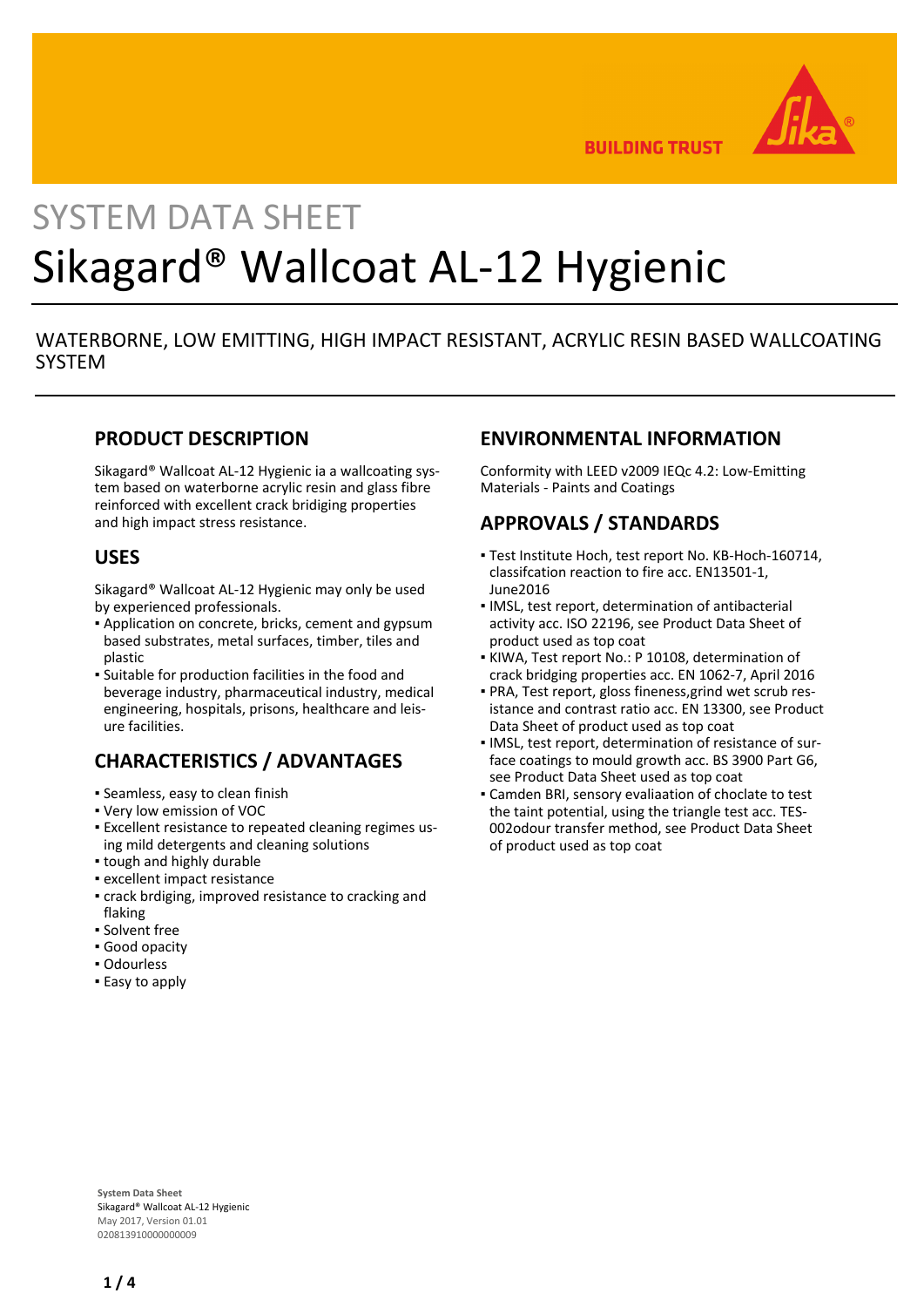**System Structure Sikagard® Wallcoat AL-12 Hygienic**



**Reaction to Fire** C-s1, d0 **C-s1, d0** (EN 13501-1)

**System Data Sheet** Sikagard® Wallcoat AL-12 Hygienic May 2017, Version 01.01 020813910000000009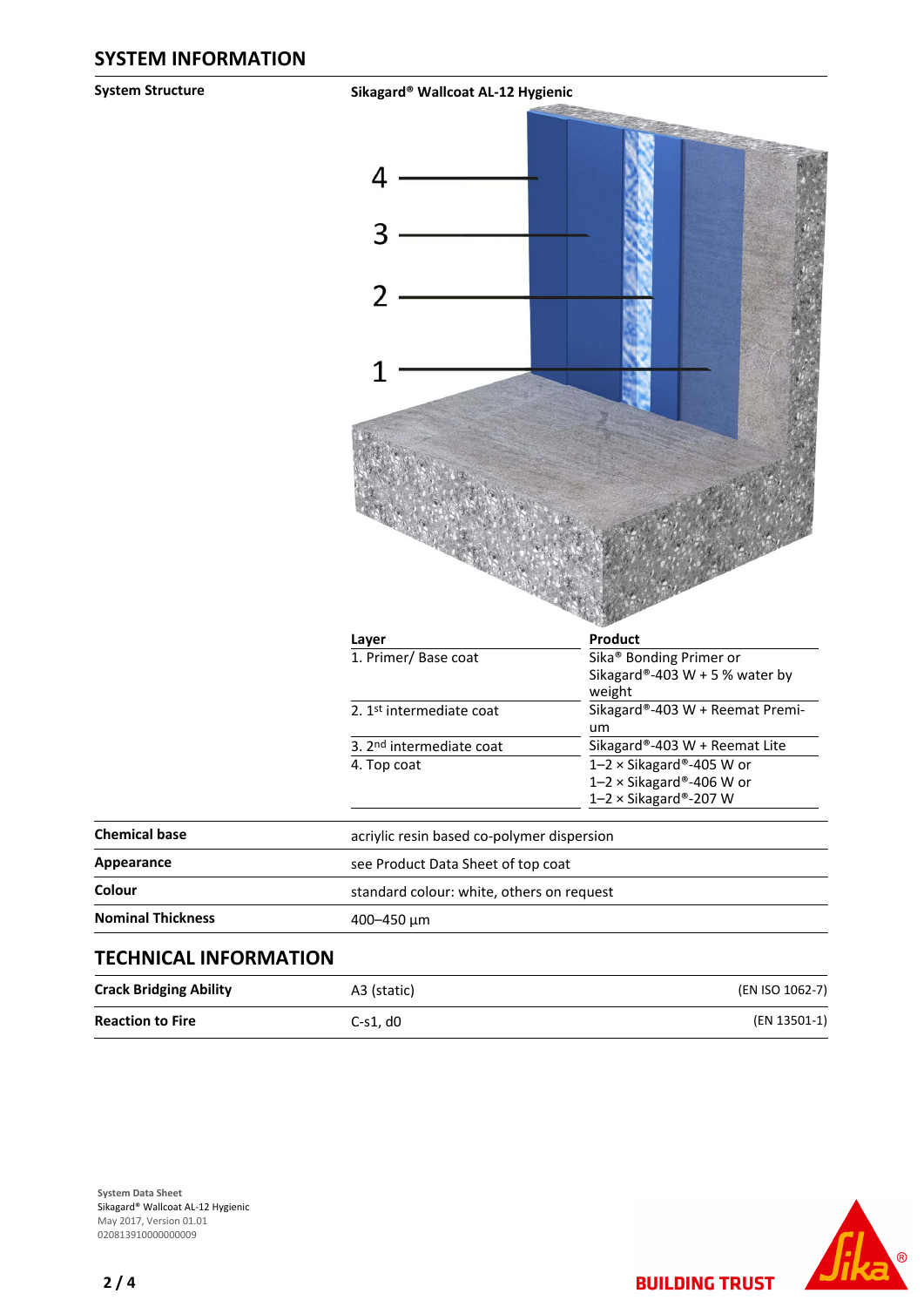**Chemical Resistance** Good chemical resistance to weak acids, alkalies, cleaning agents and disinfectants. Please contact local Sika Technical Service for specific information.

Disinfection with vaprorised Hydrogen Peroxide

**• Resistant when using STERIS® VHP Technology** 

▪ Resistant to PEA vaporisation technology up to max. 8 hours

| <b>Disinfectant</b>                                                 | Concentration         | Setting at vapro- Contact time<br>riser    |        |
|---------------------------------------------------------------------|-----------------------|--------------------------------------------|--------|
| NOCOLYSE <sup>®</sup> Mint 1 ml/m <sup>3</sup><br>$(6 \%)$          |                       | $20 \text{ m}^3$ (1.5min<br>vaporisation)  | 30 min |
| NOCOLYSE <sup>®</sup> ONE $3$ ml/m <sup>3</sup> (2)<br>S hot (12 %) | cycles)               | 45 m <sup>3</sup> (5min va-<br>porisation) | 30 min |
| NOCOLYSE <sup>®</sup><br>Food (7.9 %)                               | $1$ ml/m <sup>3</sup> | $20 \text{ m}^3$ (1.5min<br>vaporisation)  | 30 min |
| NOCOLYSE®<br>Food (7.9 %)                                           | 5 ml/ $m3$            | 75 m <sup>3</sup> (5min va-<br>porisation) | 60 min |

**Microbiological Resistance** see Product Data Sheet of top coat

#### **APPLICATION INFORMATION**

| Consumption                       | <b>Coating System</b>                                   | Product                                                     | Consumption                       |  |  |  |
|-----------------------------------|---------------------------------------------------------|-------------------------------------------------------------|-----------------------------------|--|--|--|
|                                   | 1. Primer                                               | Sika <sup>®</sup> Bonding Primer                            | $^{\sim}$ 0.10 kg/m <sup>2</sup>  |  |  |  |
|                                   |                                                         | Sikagard®-403 W + 5 %<br>water                              | $^{\circ}$ 0.20 kg/m <sup>2</sup> |  |  |  |
|                                   | 2. Intermediate                                         | Sikagard®-403 W +<br><b>Reemat Premium</b>                  | $^{\sim}$ 0.80 kg/m <sup>2</sup>  |  |  |  |
|                                   | 3. Intermediate                                         | Sikagard®-403 W +<br><b>Reemat Lite</b>                     | $^{\sim}$ 0.40 kg/m <sup>2</sup>  |  |  |  |
|                                   | 4. Top Coat                                             | Sikagard®-405 W or<br>Sikagard®-406 W or<br>Sikagard®-207 W | $^{\sim}$ 0.20 kg/m <sup>2</sup>  |  |  |  |
| <b>Product Temperature</b>        |                                                         | +8 °C min. / +35 °C max.                                    |                                   |  |  |  |
| <b>Ambient Air Temperature</b>    |                                                         | +8 °C min. / +35 °C max.                                    |                                   |  |  |  |
| <b>Relative Air Humidity</b>      | $\leq 80\%$                                             |                                                             |                                   |  |  |  |
| <b>Dew Point</b>                  | Minimumn 3 °C above dew point<br>Beware of condensation |                                                             |                                   |  |  |  |
| <b>Substrate Temperature</b>      | +8 °C min. / +35 °C max.                                |                                                             |                                   |  |  |  |
| <b>Substrate Moisture Content</b> | visibly dry, no liquid or rinsing water                 |                                                             |                                   |  |  |  |
| <b>Waiting Time / Overcoating</b> | see Product Data Sheet Sikagard®-403 W                  |                                                             |                                   |  |  |  |
|                                   |                                                         |                                                             |                                   |  |  |  |

#### **PRODUCT INFORMATION**

| Packaging                 | see Product Data Sheet |  |
|---------------------------|------------------------|--|
| <b>Shelf Life</b>         | see Product Data Sheet |  |
| <b>Storage Conditions</b> | see Product Data Sheet |  |

### **MAINTENANCE**

In case the surface of the coating system has picked up too much dirt and can´t be cleaned properly it should be maintained. Same will be necessary if the top coat has been contaminated from liquids penetrating into the surface. The maintenance of the system can easily be done by slightly grinding and recoating with one or two layers of the relevant top coat.

#### **System Data Sheet** Sikagard® Wallcoat AL-12 Hygienic May 2017, Version 01.01 020813910000000009

#### **CLEANING**

The top coat of the system is tested in accordance to EN 11998:2006, wet scrub resistance. According to EN 13300 the product is classified in class 1. The surface can be cleaned with a wet sponge, using mild detergents, and rewashed with clean water.

**BUILDING TRUST**